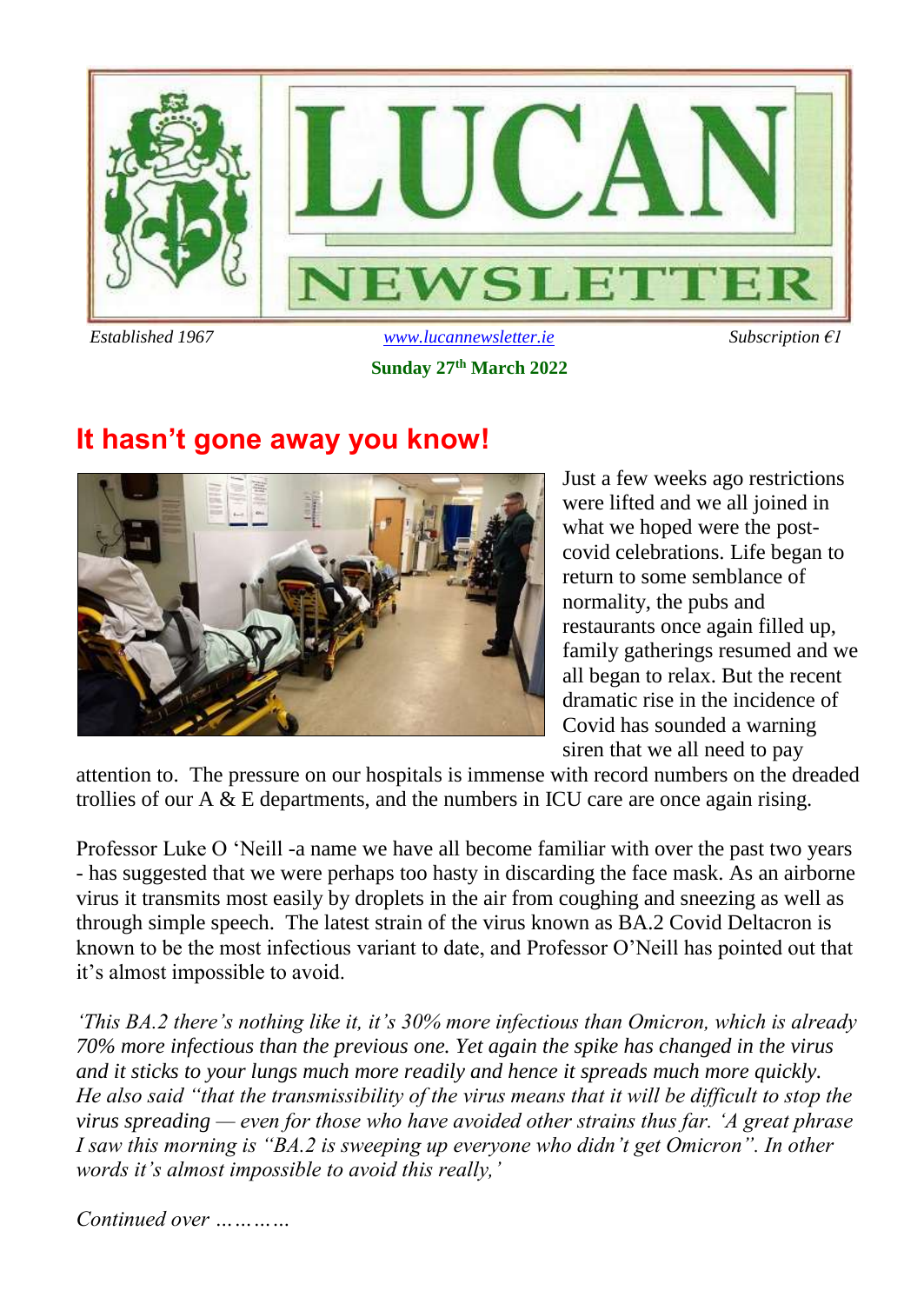### *Continued………..*

Unlike previous variants the symptoms of infection appear within two days of contraction and it is essential that anyone with symptoms should isolate at home. The wearing of face masks remains an effective means of preventing transmission and it seems a no-brainer that we should stick to the practice for as long as the danger remains.

The past two years have been arduous and difficult for all of us and it seems that we have not quite emerged from the other end of the dark the tunnel. We may well have to make some more sacrifices before the scourge of Covid finally comes to an end. At St. Mary's we are requesting all churchgoers to continue to wear a mask out of respect and concern for others and to use the hand-sanitizers on entering the church.

*Philip Curran St. Mary's Lucan*

### **Lucan Citizens Information Centre**

**Our telephone number is 0818 07 5090**

[www.citizensinformation.ie](http://www.citizensinformation.ie/)

**COVID-19** has changed the service we offer to the public. Our drop-in service is not currently available, but we are taking phone calls, answering emails, and providing a call back service.



Call us on 0818 07 5090, leave a message with your name and number and an Information Officer will return your call as soon as possible and arrange a meeting if necessary. Or you can email your query to us at [lucan@citinfo.ie](mailto:lucan@citinfo.ie)

**Our Reception Desk in Ballyowen Castle Youth and Community Centre** is open from 10 am to 4pm on Tuesdays and Thursdays (excluding lunch  $1 - 2pm$ ) for collecting forms, etc.

**The Citizens Information Phone Service** (CIPS) 0818 07 4000 operates on Monday to Friday 9 am to 8 pm.

**MABS** – the Money Advice and Budgeting Service is the State's money advice service, guiding people through dealing with problem debt for over 20 years.

**MABS Clondalkin** phone 0818 07 2270

### **Tenants' Rights**

*Question:* My private rented accommodation is damp and mouldy. Does the landlord have to fix this?

*Answer:* Yes, your landlord has a legal duty to make sure that your home meets certain minimum physical standards. This includes keeping it in a proper state of structural repair and free from damp.

*Question:* Does my landlord have to provide a washing machine?

*Answer:* Yes, your landlord must provide you with access to a washing machine, and a clothesdryer if your home does not have a private garden or yard.

### *Some of the other things they must provide include:*

A 4-ring hob with oven and grill A cooker hood or extractor fan A microwave oven A sink with hot and cold water A well ventilated bathroom which is in a separate room from the living quarters A fixed heating appliance in each room which you can control Vermin-proof rubbish storage facilities

*Question:* Is my landlord responsible if my possessions are damaged because of an issue with the property, for example, if the pipes burst?

*Answer:* While the landlord is responsible for keeping the building in good repair they are not generally responsible for any damage to your possessions. Several insurance companies provide contents insurance for private tenants.

*Question:* What should I do if my house does not meet the minimum standards?

*Answer:* First speak to your landlord about the problem. Put your complaint in writing and include as many details as possible, including photographs, videos and any receipts for repairs you did at your own expense. If your landlord refuses to carry out the necessary repairs, you should report them to your local authority.

Read more about standards for rented accommodation on citizensinformation.ie <https://bit.ly/3srvjIw> or call us on 0818 07 4000 (Monday to Friday, 9am to 8pm).

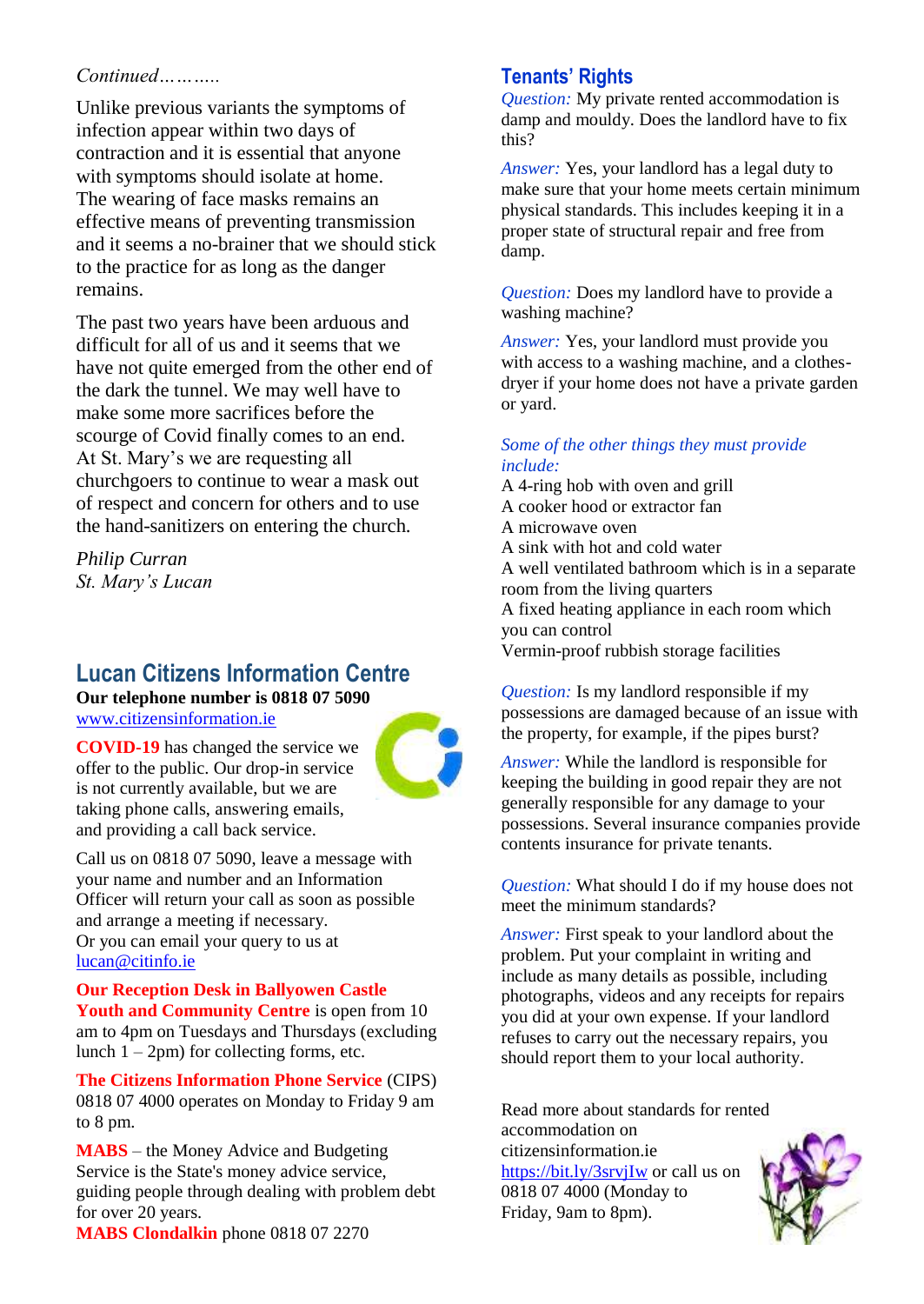### **Lucan Community Council Bus update:**

The NTA failure so far in moving forward with solutions to the bus issues, the 25 or the 239 and other difficulties relating to schools and buses being full on arrival in Lucan, as a consequence of C-Spine changes to the routes has prompted the LPC to take further steps. Our concerns and solutions relate to bus access for the elderly, people with disabilities, and parents with young children. These are real concerns and LPC have done everything possible including hand delivering letters to assist the NTA. It's more important now than ever that public transport should be suitable and user friendly and designed to meet the real public transport needs of people in light of the appalling and unjustifiable war in Ukraine and the impact on the cost of energy. We have written to Dublin Bus and are pursing with the CEO's office with a view to enlisting their help. LPC have found Dublin Bus to be approachable and appear to fully understand where we are coming from. We have followed up by phone with the CEO's office this week to see whether they can meet us, and a proposition is being put to the CEO on our behalf.

#### **Lucan village and traffic plans:**

LPC will host a meeting with our local Cllrs on the 29th March.

The agenda includes the following-

- 1. LPC plan for traffic flow in the village
- 2. SDCC proposed one way trial/ cost benefit in terms of damage to business and community
- 3. LPC proposed route for cycle lane
- 4. Water level fluctuation at the Weir
- 5. LPC specific proposal for an alternative road to reduce through traffic
- 6. Fatal flaw in routing of Lucan Luas in SDCC Development Plan
- 7. Bus update

LPC wish to acknowledge concerns expressed to us on the topics included above, and thank concerned residents and businesses for their input.

*Caitríona McClean Secretary of Lucan Planning Council* 086 3898327/ [cmaemcclean@hotmail.com](mailto:cmaemcclean@hotmail.com)

### **Mother and Toddler Group**

St Mary's Parish Centre **Every Thursday**  From 10.30am to 12 noon.

**All welcome**

## **Esker Active Retirement Association**

#### *Hi Everyone,*

We had a very good crowd of people at our club again today, everyone enjoying the whist and scrabble and the craic over the tea and coffee. Unfortunately we haven't had our AGM as some of us had Covid so it had to be postponed for now. We will advise when a new date has been chosen.

We are off on our trip next week so the **club will be closed on Wednesday 30th March,** but back on again the following Wednesday  $6<sup>th</sup>$  April at 1.30pm as usual.

If you want to join our club, just drop into the club any Wednesday afternoon. So, if you're over fifty-five, semi-retired or retired, consider joining an Active Retirement Club. We'll keep you young at heart. We are in St Andrew's Church Hall just down from Stagg Cycles which is a blue & yellow building. There's parking in the grounds of the Church and also a bus stop outside the church gates.

*Take care everyone. Marian Egan (Club Secretary) 0861269043*

## **Big Book Meeting**

of **Alcoholics Anonymous Every Saturday Night St Patrick's Church, Esker, 7pm to 8.30pm**

Any enquires Contact Colette 086 0272002

## **Lara –**

### **Lucan Active Retirement Association**

On Thursday 31st March we will have a fundraising Coffee Morning for Ukraine and all our members are welcome. We ask our members to donate as much as they can for this very good cause.

At the Coffee Morning meeting we will also have our usual activities at 11.30 am in St Andrew's Hall in Lucan village- starting with some exercises and then we play bowls, Scrabble and cards.

On Thursday 24th March we had a party to celebrate both St Patrick's Day and our 17th birthday.

While the wearing of face coverings is no longer mandatory please wear one if you feel safer doing so.

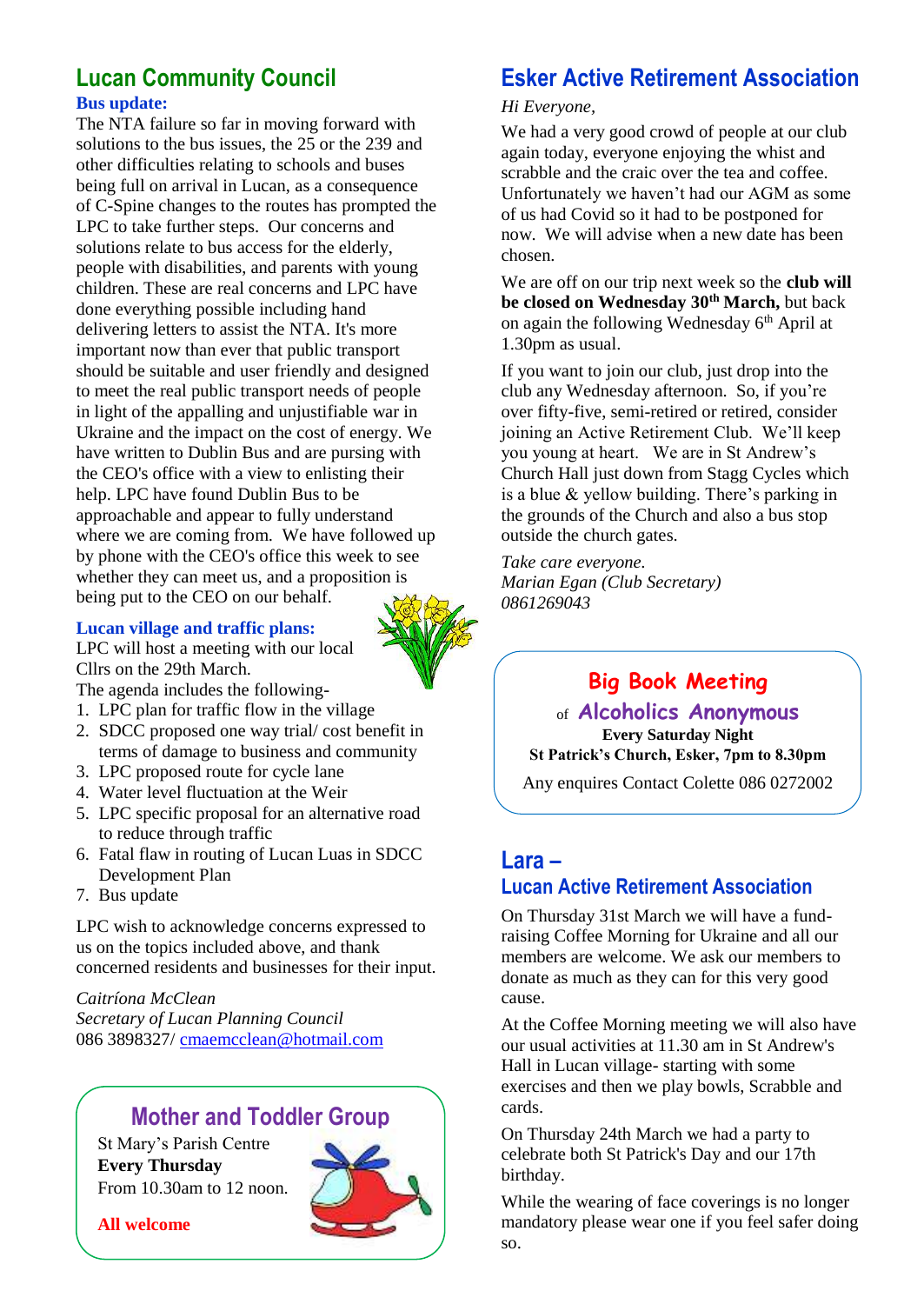## **Parish Notes**

### **St Mary's, Lucan**

[www.lucanparish.com](http://www.lucanparish.com/)

**Sunday Mass Times:** Saturday Vigil: 6.30pm Sunday: 9am, 10.30am, 12 noon and 7pm.

Fourth Sunday of Lent

**Weekday Masses:** Monday to Saturday 10am **No Evening Mass during Lent.**

**Although the Government's recommendation is that masks are no longer mandatory, we would recommend the continued use of same.**

**Masses will continue to be live-streamed on [www.lucanparish.com](http://www.lucanparish.com/)**

#### **Holy Hour:**

There will be a Holy Hour every Sunday from **4pm to 5pm** to pray for the success of the Synod in Rome in 2023.



#### **St. Mary's Readers' Roster April 2022:**

The roster for readers at the Saturday vigil and Sunday masses for the month of April 2022 has been sent to all readers by email. If any reader has not received it a copy is available for inspection in the sacristy.

**Christian Meditation:** Mediation every Tuesday at **7.30pm** in the Bungalow. *All welcome, Sr Geraldine.*

#### **Bethany Bereavement Support Group:**

**2 nd Monday at 10.45am** and 4 th **Thursday of the month at 8pm** in the Bungalow. We are available to listen to or just be there for anyone who is feeling lonely or lost following the death of a loved one. *Sr Geraldine.* 

**Confirmation**

Best wishes to the girls of *Scoil Mhuire Girls N. S.* who will be confirmed next Friday 1 st April.



*Please keep them in your prayers.*

**Praying with Scripture:** Praying with Scripture every Monday at **7.30pm** in The Bungalow. (masks optional). **Zoom meetings** will continue on a temporary basis for those uncomfortable meeting in bungalow. Meetings will take place on **Wednesday at 7.30pm.**

### **Update on Synod Gatherings**

2<sup>nd</sup> gathering in preparation for the Synod process will take



place in St Mary's Parish Centre on **Monday 28th March** at **7:30pm**. Gathering will last about 1 hour and 30 minutes.

Everyone is warmly invited to attend to share their experience of Church under four different headings. You do not need to have attended the 1<sup>st</sup> gathering. We look forward to seeing as many as possible.

| Mary Toole | Elizabeth Boland |
|------------|------------------|
| Animator   | Animator         |

**Altar Servers:** Girls and Boys who have received their First Holy Communion can join.

The commitment is to serve at one week-end Mass and on special occasions like Easter and Christmas. A full training will be given by Dee Gillen who looks after the servers. Those interested should phone Dee on 086 816 9522

**Deepest Sympathy** to the wife, family and friends of *Paddy Hyland*, formerly of Lucan. *May he rest in peace.* 



### **Special Collection for Ukraine**

**THIS Weekend of 26 th and 27th March 2022**

**The proceeds of this Special Collection will be directed to Caritas Internationalis which is the helping hand of the Church on the ground in Ukraine and surrounding areas.**

**This replaces the usual share collection at all Masses**

(Please do not use the Tap and Go Card Machine at the doors for this special collection)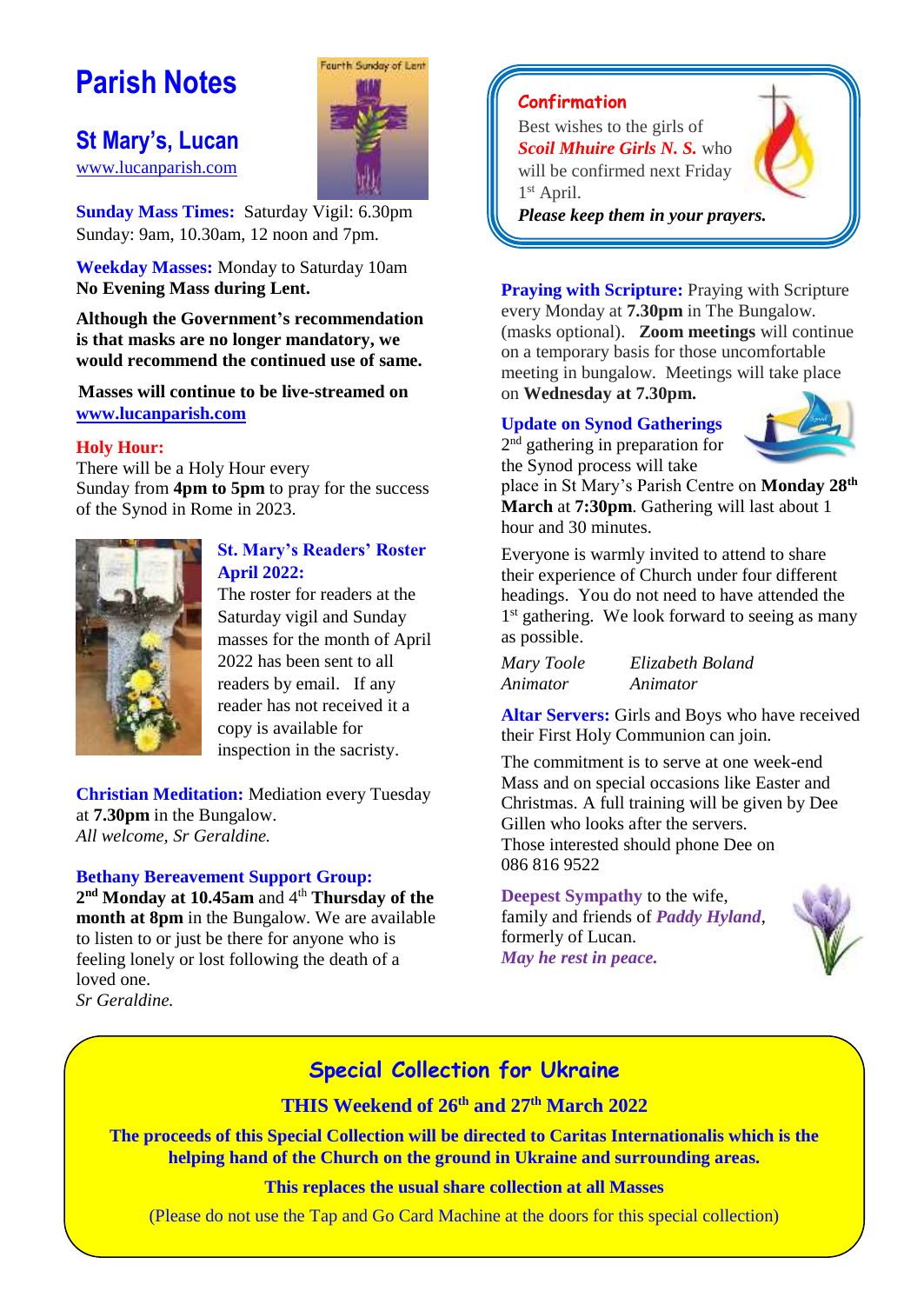### **St. Patrick's Esker/ Dodsboro/Adamstown**

[www.stpatrickslucan.ie](http://www.stpatrickslucan.ie/)

# 4<sup>th</sup> Sunday of Lent

**Sunday Masses:** Vigil Saturday 7pm, Sunday: 9am, 10.30am and 12 noon.

**The 10.30am Family Mass** is aimed at younger parishioners and their families; it is an accessible liturgy for children and enables them to participate more fully in the Sunday Mass.

#### **Weekday Masses:**

Monday to Friday at 10am.

**All Masses continue to be livestreamed at stpatrickslucan.ie**

**Although the Government's recommendation is that masks are no longer mandatory, we would recommend the continued use of same.**



The Second Gathering of St Patrick's Parish Esker Synodal Pathway will take place on Saturday 2 April 2022

11am-1pm in St John the Evangelist NS, Adamstown. In the second Gathering we'll explore: *When you think of your experience of Church, what are your hopes & what are your fears?* This invitation is for everyone - those who come to Mass always, frequently, seldom, rarely, never. We are keen to hear from everybody along this spectrum/journey - all ages, all groups. This process will be inclusive, safe, and sacred. Our intention is that it will have impact - not only in Rome, **but in our parish**. And it is up to each and every one of us to participate and make that impact. Please note that the gatherings will adhere to the parish's Child Protection and Data Protection policies. All feedback will be gathered anonymously. Check **[www.stpatrickslucan.ie](http://www.stpatrickslucan.ie/)** for further information.

## **Confirmation**

Best wishes to the boys and girls of **Scoil Mhuire, St. John the Evangelist, Adamstown Educate Together** and **Esker Educate Together Schools** who will make their Confirmation next Friday 1<sup>st</sup> April.

*Please remember them in your prayers*

### **Divine Mercy, Lucan South**

[www.lucansouthparish.net](http://www.lucansouthparish.net/)

**Sunday Mass Times:** Saturday Vigil 6:30pm, Sunday 10:15am and 12:15pm

**Weekday Masses:** Mon.-Fri.9:15am. Sat.10am

**Although the Government's recommendation is that masks are no longer mandatory, we would recommend the continued use of same.**

#### **All Masses will be livestreamed on [www.lucansouthparish.net](http://www.lucansouthparish.net/)**



**Synod:** You are warmly invited to the Synodal gathering in March, in the parish of Lucan South. The word "synodal"

means journeying together and these gatherings will be an opportunity to share and listen to each other 's experience of Church, in an organised, gentle and prayerful environment.

**Venue:** School Hall, Divine Mercy Junior School **Time:** 7-9pm Date:31/03/2022

#### **Lent Programme:**

Every Tuesday: Additional Mass at 7pm Every Thursday: Holy Hour 7 to 8pm Every Friday: Stations of the Cross at 8pm

Adoration and Holy Hour: **Monday: 7.30pm Thursday: 7pm Friday: 2-3pm**



**Bingo night:** Thursdays 7-9pm. In the John Paul II Memorial Hall. Meet up with friends, connect with new people and to assist with fund raising for the Church. All are Welcome!

**Coffee Morning:** Our Coffee Morning: Wednesdays and Thursdays at 10am (after the 9.15am Mass) in the John Paul II Memorial Hall. Enjoy a cup of tea/coffee, biscuits/cakes – or just drop in for a chat!

## **St. Andrew's Church of Ireland**

**St Andrew's, Lucan: Sunday:** 9am and 10am. **Wednesday:** 10am

**St Mary's, Leixlip: Sunday:** 11.30am. **Tuesday:** 10am

**Services** are available on our parish Facebook pages: [St. Andrew's Church, Lucan](https://www.facebook.com/standrewslucan/) or [St Mary's Church,](https://www.facebook.com/stmarysleixlip/)  [Leixlip](https://www.facebook.com/stmarysleixlip/)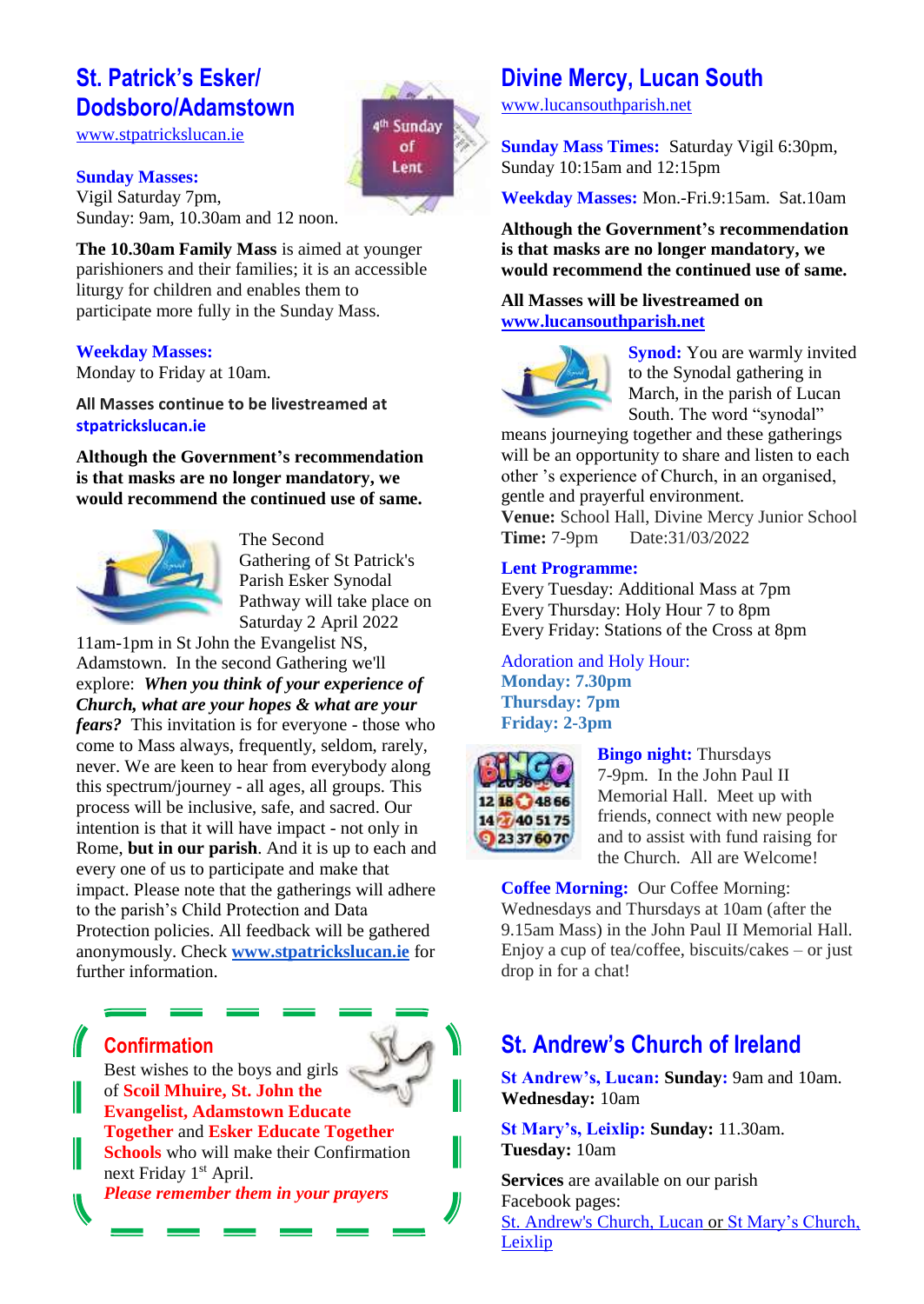## *Anniversaries*

### **ANNA CARTON 1 st Anniversary – 27th March**

Late of Hillcrest View. Your life was a blessing Your memory a treasure You are loved beyond words And missed beyond measure. *Sadly missed by her loving husband Liam, sons* 

*Mark and Shane, daughter Tara, family and friends*

**Anniversary Mass for Anna on 27th March at 10:30 in St. Patrick's, Esker.**

### **EIFFE (JIMMY) 5 thAnniversary – 28th March**

Forever in our hearts Never forgotten. *Your loving son Viv and Joanne xx* Remembering Ma (**Breda**) xx

### **HARRISON (LIAM) 3 rd Anniversary – 28th March**

Late of Esker Lawns. Don't think of him as gone away His journey's just begun Life holds so many facets This earth is only one Just think of him as resting From the sorrows and the tears In a place of warmth and comfort Where there are no days and years Think how he must be wishing That we could know today How nothing but our sadness Can really pass away And think of him as living In the hearts of those he touched… For nothing loved is ever lost And he was loved so much. *The most wonderful husband to Anna, father to Ruth, father-in-law to Mick and grandfather to the apple of your eye, Ajay*



## *Birthday Remembrance*

### **KANE (DECLAN) 57th Birthday – 28th March**

Birthday remembrance of our son Declan. Your special day we cannot share Our gift to you must be a prayer With broken hearts we whisper how "Happy Birthday Declan" We miss you so. *Never forgotten by his Mam, Dad, sisters Susan and Aideen, nephews, nieces and brother-in-law*

## **Pilgrimages**

#### **Medjugorje 2022**

11 Nights - 7<sup>th</sup> May, Dublin to Split  $18<sup>th</sup>$  May, Split to Dublin.  $€795.00$ 

8 Nights - 10<sup>th</sup> May, Dublin to Split  $18<sup>th</sup>$  May, Split to Dublin.  $€745.00$ 

6 Nights - 19<sup>th</sup> October, Dublin to Mostar  $25<sup>th</sup>$  October, Split to Dublin.  $\in$  685.00

8 Nights  $-19<sup>th</sup>$  Oct Dublin to Mostar 27<sup>th</sup> October, Split to Dublin. €745.00

#### **Fatima**

 $5$  Nights  $-7<sup>th</sup>$  September, Dublin to Lisbon 12<sup>th</sup> September, Lisbon to Dublin

*Book early to avoid disappointment. Pat 087 223 8911.*



### **Koins for Kids** have a

target of  $£1,000,000$  to raise funds for equipment in the New Children's Hospital!

We accept all types of coinage and all types of notes, old money, new money, old notes, pre decimal, foreign, anything you no longer have a use for and that might be lying in a drawer or a lint filled pocket of an old coat. We can make good use of it.

#### **Contributions can be left in St Mary's Parish Centre, Lucan or the sacristy in St. Mary's Church.**

*Many thanks, Damien Douglas, 0879519222.*

### **WELDON (MARGARET – MARIE)**

Late of Dodsboro Cottages **MEMORIAL MASS for Margaret will be held on Saturday 2nd April at 3pm in St. Patrick's Church**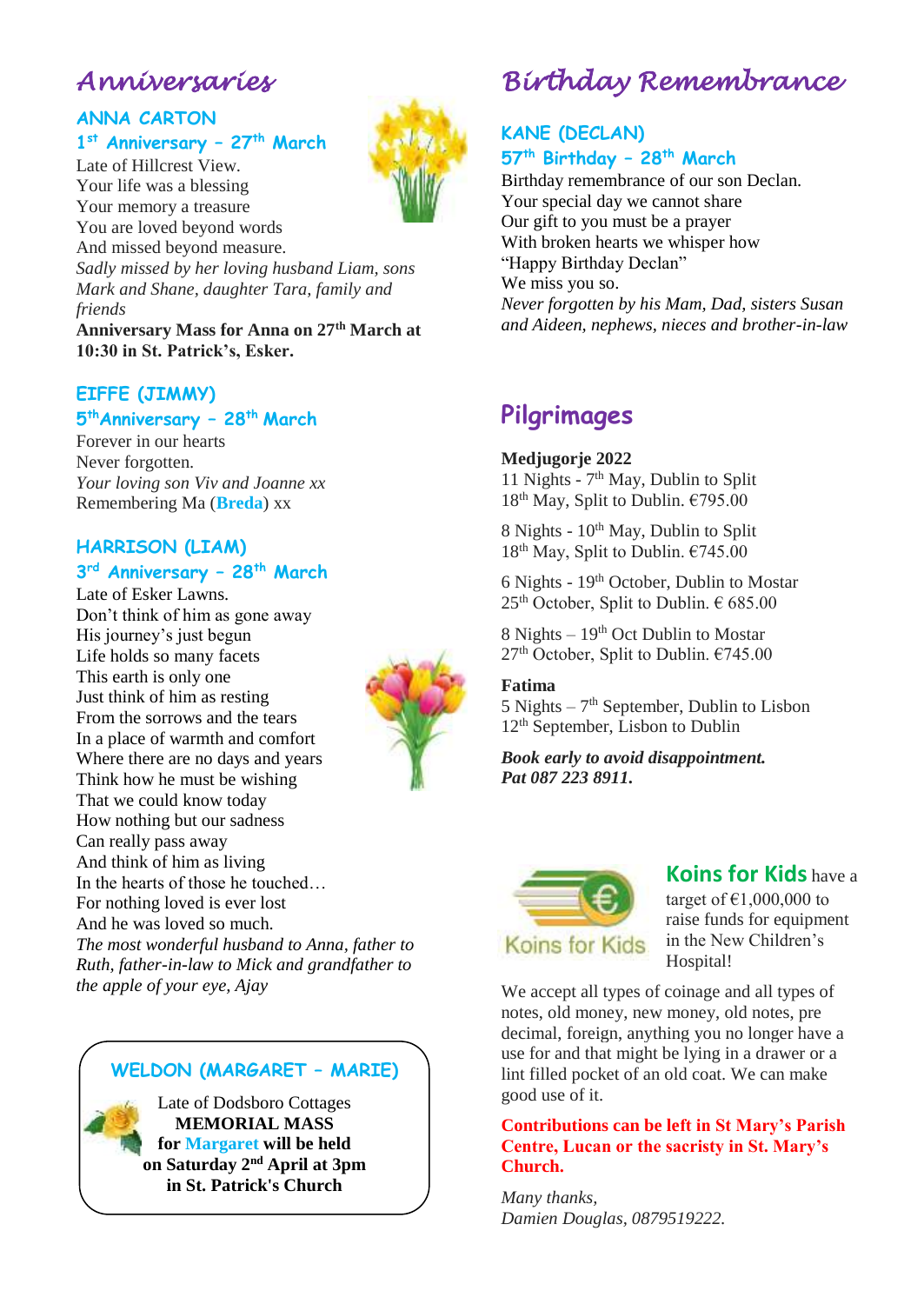### **Lucan ICA**

*Monday 28th March:* We **Crafty Ladies** will be busy as usual from 10am to 12.30pm, in the large room of e Parish Centre.



Carmel will show us how to make a beautiful doll out of a pillow – such talent!!

**Tea Hostesses are:** Anne Beales and Ann Byrne.

Enjoy the beautiful weather, ladies  $-$  time to get stuck into the garden.



The Acre Project upcoming talks /workshops /coffee mornings begin with a talk from Caroline Morrin from 'Older Voices Kildare'. Caroline will talk about the services they offer, and how they are building the

confidence and capacity of older people in Kildare through the 'Older Voices Kildare' initiative.

The wonderful 'Beanery' vintage barista van will also be here so why not treat yourself to a coffee and a scone and take a relaxing walk around our sensory garden.

Tuesday April 5th 10.00 am -11.00 am: Caroline Morrin 'Older Voices Kildare' 11.00 am-12.00pm: 'Beanery Vintage Barista Van'.

To book a free place for 'Older Voices Kildare' talk please phone 'The Acre' on 085 282 7225 or [info@acreproject.com](mailto:info@acreproject.com)

If you know any old person needing support and friendship please pass on info about our talk and a coffee.

### **Castletown House, Celbridge**

Great News! The Castletown team have been very busy preparing the house for the coming 2022 season!

With the conservation cleaning almost finished..... they are delighted to announce, Castletown House will re-open on **7 April 2022**!

Access to the house will be available through guided tours running daily from 10am to 4pm. The music and events programme is back too!!



**Contacts:** 

**Community / Schools/ Local History**  [marylucannewsletter@gmail.com](mailto:marylucannewsletter@gmail.com) 

**Sport / Politics** [roselucannewsletter@gmail.com](mailto:roselucannewsletter@gmail.com)

**Parish Notes / Fund Raising** [annalucannewsletter@gmail.com](mailto:annalucannewsletter@gmail.com)

**Anniversaries etc. / Advertising Queries**  [catherinelucannewsletter@gmail.com](mailto:catherinelucannewsletter@gmail.com)

**Reports and Ads. etc** may also be left at the usual addresses: St. Mary's Parish Centre Or 3 Hillcrest Walk, Lucan.

**Remember 10pm, Wednesday night is the weekly deadline.** 



## **Lucan Library**

**The Brand New Lucan Junior Book Club** 5<sup>th</sup> April. For ages 9-12. Meetings done through Zoom. Booking using Eventbrite. [https://www.eventbrite.ie/e/junior-book-club-session-7](https://www.eventbrite.ie/e/junior-book-club-session-7-skulduggery-pleasant-tickets-293177430587) [skulduggery-pleasant-tickets-293177430587](https://www.eventbrite.ie/e/junior-book-club-session-7-skulduggery-pleasant-tickets-293177430587)

This month's book is Skulduggery Pleasant by Derek Landy. This is the first book in one of the most popular series ever written by an Irish author. For those of you who have read this before, this is your chance to talk all about it. For those of you who haven't, welcome to the madness.

This book club is recommended for children aged between 9 to 12 years old. We have several special copies of the book behind the counter ready to give out to our junior book club members. You will take them out the same way as you would a normal book. So bring along your library card to the desk and ask for the Junior Book Club book.

Use your voice for kindness, Your ears for compassion, Your hands for charity, Your mind for truth, And your heart for love.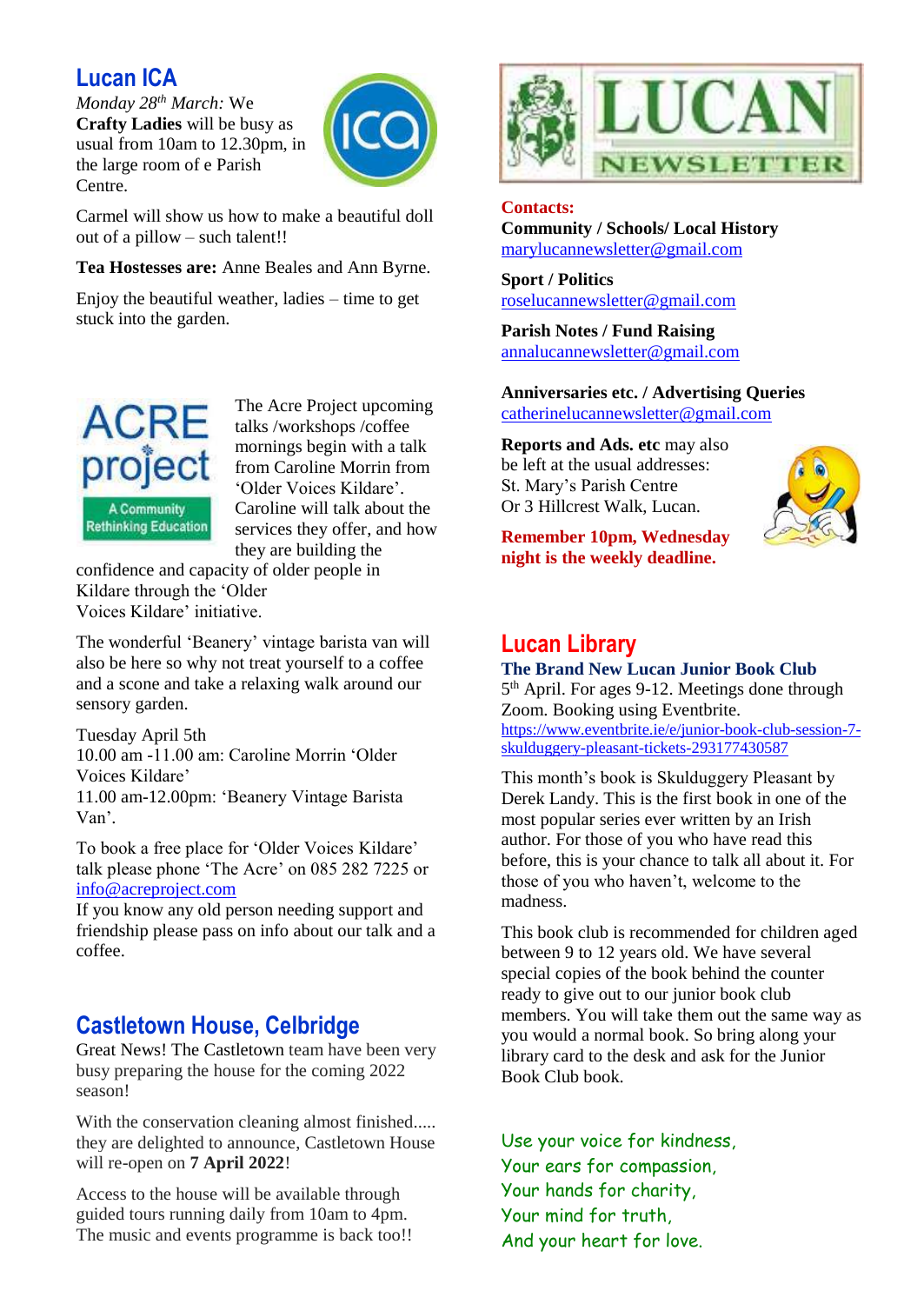

### **Happy Mothers' Day**

to all the Mams of Lucan, and wouldn't you know it – we get to spend an hour less in bed, as the



clocks spring forward this Sunday!

**18℃ in March!** When was the last time we enjoyed such temperatures so early in the year. St. Patrick certainly looked after us this time, and by the looks of things, we have a few more good days coming our way.

**Great to hear the lawnmowers** out again, with people getting a chance to enjoy their gardens. A walk around any part of Lucan will reveal all the delightful spring colours……

**Spring in Lucan Demesne and St. Catherines** these days with little lambs stealing the show – make sure to take the kiddies up to see nature at



Indeed, all the parklands are coming into their own with many of the wild flowers beginning their displays.



### **Older people need your support!**

ALONE is recruiting volunteers to provide companionship and support through their Telephone Support & Befriending service for older people.

ALONE asks that interested volunteers commit to one set shift of 2 hours per week for a minimum of 6 months.

Visit **alone.ie/volunteers** for more information.

### **What Spring Can Bring**

Spring can bring many things…… Spring can bring warmth and light, Spring can bring storms. Spring can bring flowers in bloom, Spring can bring loss. Spring can bring Winter's end, Spring can bring doubt. Spring can bring bees and birds, Spring can bring grief. Spring can bring a new possibility, Spring can bring hope. Spring can bring us hope. I hope Spring is kind to you.

*By David Doyle*

## **A wonderful St Patrick's Day**

#### *Dear Editor,*

It was wonderful to enjoy the St Patrick's Day Parade in Lucan Village. A fantastic parade and atmosphere with families enjoying all the village has to offer.



Given their very vocal opposition to the reduction of car traffic through Main Street, I do hope that the lack of car traffic on St Patrick's Day will not result in too many job losses for the Lucan Village Business & Services Group.

They are in my thoughts and prayers at this difficult time.

*Mark Beegan,*

### **On old age ……**

Don't bother walking a mile in my shoes. That would be boring. Spend 30 seconds inside my head. That will freak you out!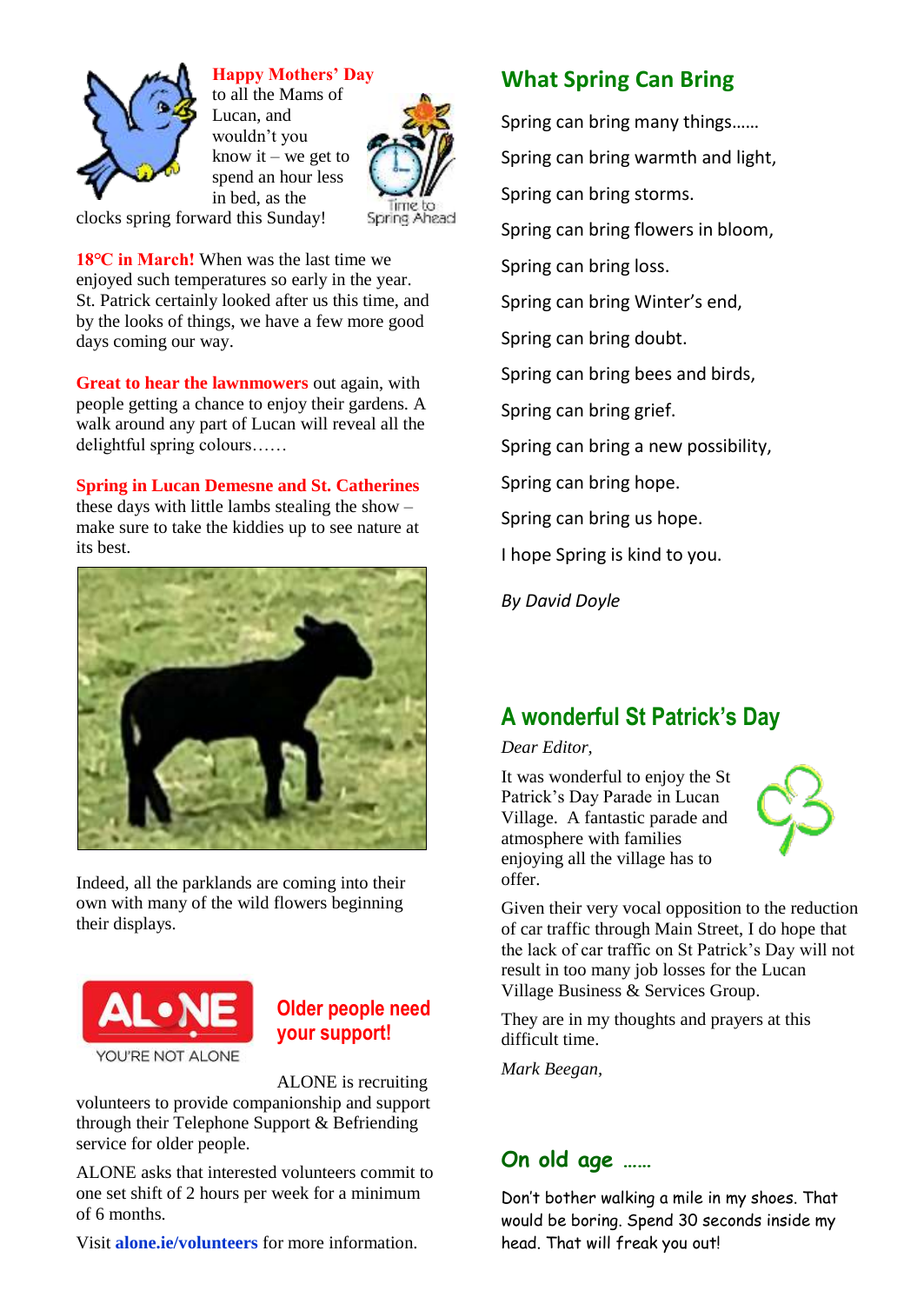

### **St. Joseph's College**

**TY Activities:** On Monday our TYs enjoyed a Skip n Rope workshop, this one hour workshop taught students a range of new skills, tricks and moves simply using a skipping rope. They had a great time practicing their new tricks individually and then in pairs. Some of the supervising teachers couldn't resist giving the tricks a go also much to the enjoyment of the students. Thank you to Skip n Rope who were excellent with the students.

Our TY students also had their subject choice interviews this week to help and guide them in their subject choice for Senior Cycle.

On Thursday another group of Students went Rafting, they had a great time and even stopped half way to play a few games on the riverbank.

**Ukraine Appeal:** Last Tuesday, we had our Flag Day Fundraiser for Ukraine Crisis Appeal with the Red Cross. Thank you to everyone who supported the fundraiser – on Monday this week we sent €1,906 to the Red Cross to help with their relief efforts in the affected areas. Well done to everyone who brought in money for the no-uniform Day and who baked for the bake sale.

**2 nd Year School Tour:** On Monday 21st March a group of 2nd year students enjoyed a fun filled day in Carlingford Adventure Centre. Activities included laser quest, kayaking and some team building exercises. This was a great day out that was thoroughly enjoyed by all.



**Sport:** On Tuesday our under 14 Gaelic Team played Mac Daras in a league fixture, this was the first time for a lot of the girls to represent the school on the Gaelic Football field. It was a great team performance and the girls were victorious in the end by a couple of points.

> **Ceist Student Conference:** Members of our Student Council participated in the CEIST Student Leadership Conference on Wednesday via zoom, this was an excellent





**Concern Debating:** Our Concern debating team will take part in the All -Ireland Quarter final when they face off against St Columba's College from County Donegal this week, best of luck to them while debating the environmental impact of fast fashion.

**First Year Disco:** The Parents Association plan to run a first year disco in the school on Friday the 25th of March. The First Year students were very excited all week and have been snapping up their tickets at break-time and lunch.

opportunity for the  $6<sup>th</sup>$  year students to engage with students from different CEIST schools throughout Ireland. There were a number of Keynote speakers and students from various schools discussed initiatives and activities that happen within their school settings.

**Follow Us on Twitter:** @StJosephsLucan **Follow Us on Instagram:** @stjosephscollegelucan **Find us on our Website:** www.stjosephslucan.com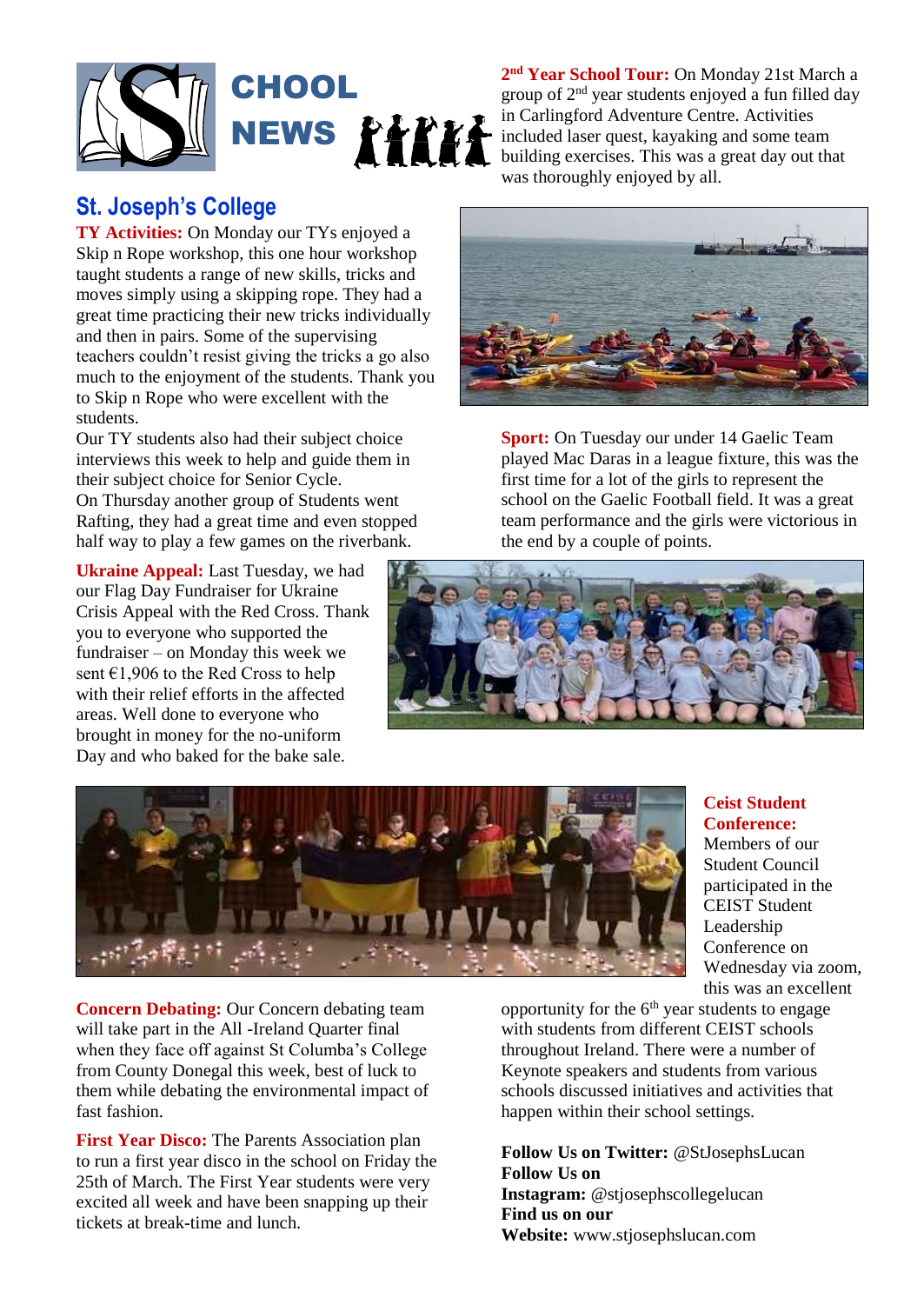### **Coláiste Phádraig CBS**

**Soccer:** A fundraising 5-a-side soccer blitz was held in the school on Tuesday 15<sup>th</sup> March. A group of Transition Year students organised, planned, promoted and ran the event themselves and it was a great success.



In total, 13 teams took part and each team played a minimum of 7 matches each. After a long, but enjoyable day of action the winning team consisted of Cian Merriman, Cillian Murphy, Jack Andrews, Niall Rian Doyle, Cillian Gamble and Christopher Harold. Their team won a dramatic final 3-2, sparking jubilant scenes of celebrations in the Sports Hall!

The event raised almost  $\epsilon$ 200 for Dogs Trust, Ireland's largest dog welfare charity. Those students that didn't want to take part in the soccer tournament got to go on a 12km Nature walk in St. Catherine's Park. These students got to enjoy some fresh air, beautiful scenery and exercise in a very tranquil setting with lovely scenic views of woodland and grassland situated on the north bank of the Liffey. They also revisited their childhoods with some fun time on the zip lines, roundabouts and swings in the playground!

**Flag Day**: Coláiste Phádraig participated in The Thomas Meagher Foundation Flag Day on Wednesday 16<sup>th</sup> March. Four Transition Year students raised the Tricolour flag up the flagpole in front of the main entrance to the school whilst reciting Amhrán na bhFiann with passion and pride. The Foundation was set up to promote pride in and respect for the Irish flag and to educate people about its symbolism and meaning. The main message the Foundation tries to promote is that the Tricolour flag symbolises peace and inclusivity.

The students also planted two apple trees after raising the flag, one for each TY group, as a symbol of health, vitality, growth and abundance. This is to become an annual tradition in the school from now on with each Transition Year group.

**Gaeilge**: Bhí a lán imeachtaí agus gníomhaíochtaí éagsúla ar siúl ar fud na scoile an tseachtain seo caite chun Seachtain na Gaeilge a cheilúradh. Bhí

comórtais postaeir, tráth na gceist, cluichí biongó, toraíocht taisce, searáidí, gearrscánnáin, drámaíocht, ról-imirt, díospóireachtaí agus amhráin Gaeilge ar siúl ins na ranganna Gaeilge agus bhí spraoi ag gach duine a ghlac páirt sna himeachtaí.

**Transition Year:** TY Edmund went into Dublin City last week for an Art Tour. Eoin, their tour guide Eoin from Alternative Dublin, a creative events company based specialising in artistic experiences, led the students on a two-hour adventure, visiting various hidden locations across the city. The students learned about tags and designs, as well as the various places spray painted by different artists over recent years. They learned of the artists' state of mind at the time they created the pieces and how they got around the various graffiti rules in place. They also group got an introduction to lots of male and female artworks from across Dublin City. The students enjoyed the Icon Factory and the Icon walk, an outdoor gallery located in Temple Bar. It is one of those hidden gems that was designed by a community of artists who transformed the laneway into a living Art project. The laneway is colourful and every square inch is packed with Art and installations. At the end of the lane they stumbled upon a working Art Gallery Atelier and viewed artists working on commissions through the window.

Ms. Ryan looks forward to going back with TY Rice on the 6th of April, when hopefully the weather will be a little nicer.

**Golf:** Our Junior golf team competed in the Leinster u16s qualifier last week. The event was hosted by Balcarrick Golf Club and representing Coáiste Phádraig were 3rd years Enda Walsh and Conor Dillon, as well as 1<sup>st</sup> yr Jack Norry. A cold wind and showery rain made for difficult scoring. The first hole in particular proved to be extremely tricky, with the northerly gusts repeatedly enticing opening tee shots towards the expansive hazard that dominates the entire right hand side of the hole. Its many victims included two of our three players, which unfortunately set the tone for the rest of the day.

Enda, Conor and Jack fought hard however and finished out the round with some respectable figures. In particular, Enda did himself proud with a hugely impressive 33 points, made all the more commendable given he was playing off a handicap lower than his official playing index. Despite not qualifying, it was a welcome return to the fairways for our school and school's golf in general.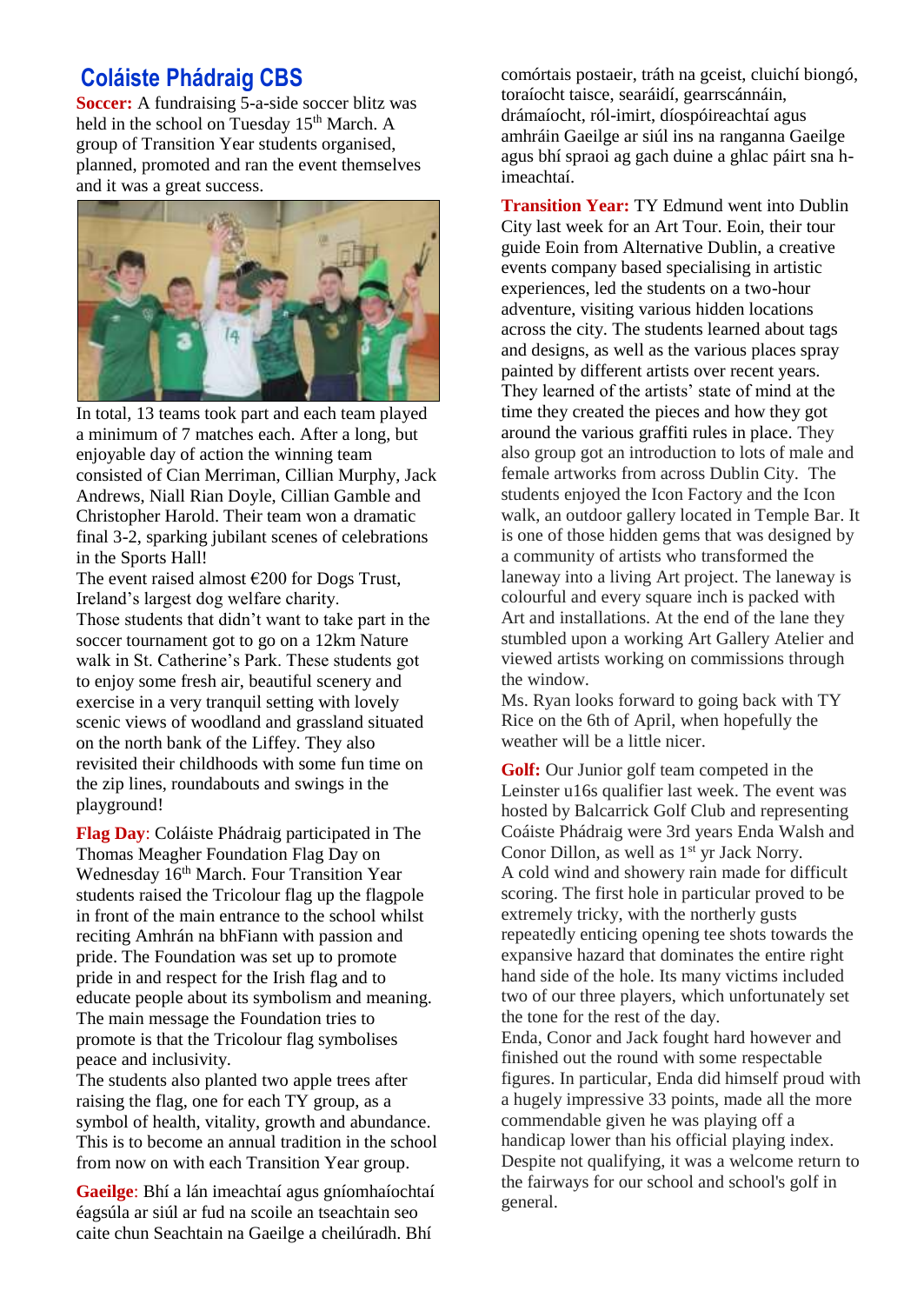### **Lucan Community College Aoibhe Continues To Represent Her Country!**

Lucan CC is rightly proud of third year student Aoibhe Fleming. Aoibhe is a member of the FAI Republic of Ireland Women's Under 17 squad. Having recently returned from injury Aoibhe took part in a training camp in Spain. While in Spain Aoibhe was on the team that had emphatic 4-1 win in a friendly against Switzerland. The team will be playing their Phase 2 Women's Under-17 Euro qualifier games on March 23rd v Slovakia, March  $26<sup>th</sup>$  v Finland and March  $29<sup>th</sup>$  v Iceland. All games will take place at Tallaght Stadium. Under 16s go free and the cost for adults is just €5. Why not go along and support Aoibhe and her team come along and support Aoibhe and her teammates!



**Volleyball:** It is great to see so many extracurricular activities available for students at Lucan CC. And now there is another one to add to the list! A new Volleyball team has been set up in the school. Training sessions take place after school on Wednesdays and during lunchtime on Thursdays. It was great to see over fifty students take part in the training sessions in the first week. Students of any skill level welcome! Thanks to teacher Ms. Quinlivan.

**Gluais:** It is wonderful to see the continuing involvement of Lucan Community College in the Gluais programme. This leadership programme is for fifth year students. However, the application process takes place in Transition Year and the programme was launched for our current Transition Year students on 9<sup>th</sup> March. Students who apply for this programme will be interviewed and the successful applicants will complete a fiveday training course during the Easter break. We look forward to these students getting involved with the first-year students who are due to join us next September. Thanks to Ms. Clifford for her involvement with this programme.

## **First Year 5-A-Side Football Tournament**

**Report by Ruby Crocker-Dunne:** A group of Transition Year students got together to organise a five-a-side football tournament for first years. The tournament was a fundraiser for the Transition Year Young Social Innovators project. The topic of the project is "Empowering Young Females". The aim of this tournament is to promote women in sport. Lots of students got involved and had a great time and all were rewarded with a medal at the end. Thank you to Ms. Gregory for helping to organise this tournament.

**Politics and Society:** Congratulations to students Chloe Kelly and amber Brady who had their projects mentioned in the Dail for International Women's Day. I am sharing this link to a tweet from the Politics LCC Twitter account - two 6 th year students, Chloe Kelly and Amber Brady, had their projects mentioned in the Dáil for International Women's Day. The girls had done a project on Women's Health. Thanks to teacher Ms. Mulhearn.

**CSPE Students Get a Taste Of Our Electoral System:** As part of their action project in CSPE, 3rd year students organised class presidential elections. Candidates delivered speeches on why the class should vote for them, while other students created polling cards to bring to the election, ballot papers to vote on, informational posters as well as the ballot box to place votes. Students cast their votes which were then counted using proportional representation by single transferable vote. Thanks to teacher Ms. Flanagan for giving students such a valuable insight into our voting system.

**Flag Day:** First year students and tutors recently celebrated Flag Day. Students had a great time making a wonderful mural with all our flags of heritage represented. Students also created individual drawings which were put together to make a giant Irish flag just in time for St. Patrick's Day. We also had a lovely Flag Raising ceremony where students raised our national flag in the school grounds and performed our national anthem Amhrán na bhFiann. Thanks to teachers Ms. McKeever, Mr. O'Donnell and Ms. Conway.

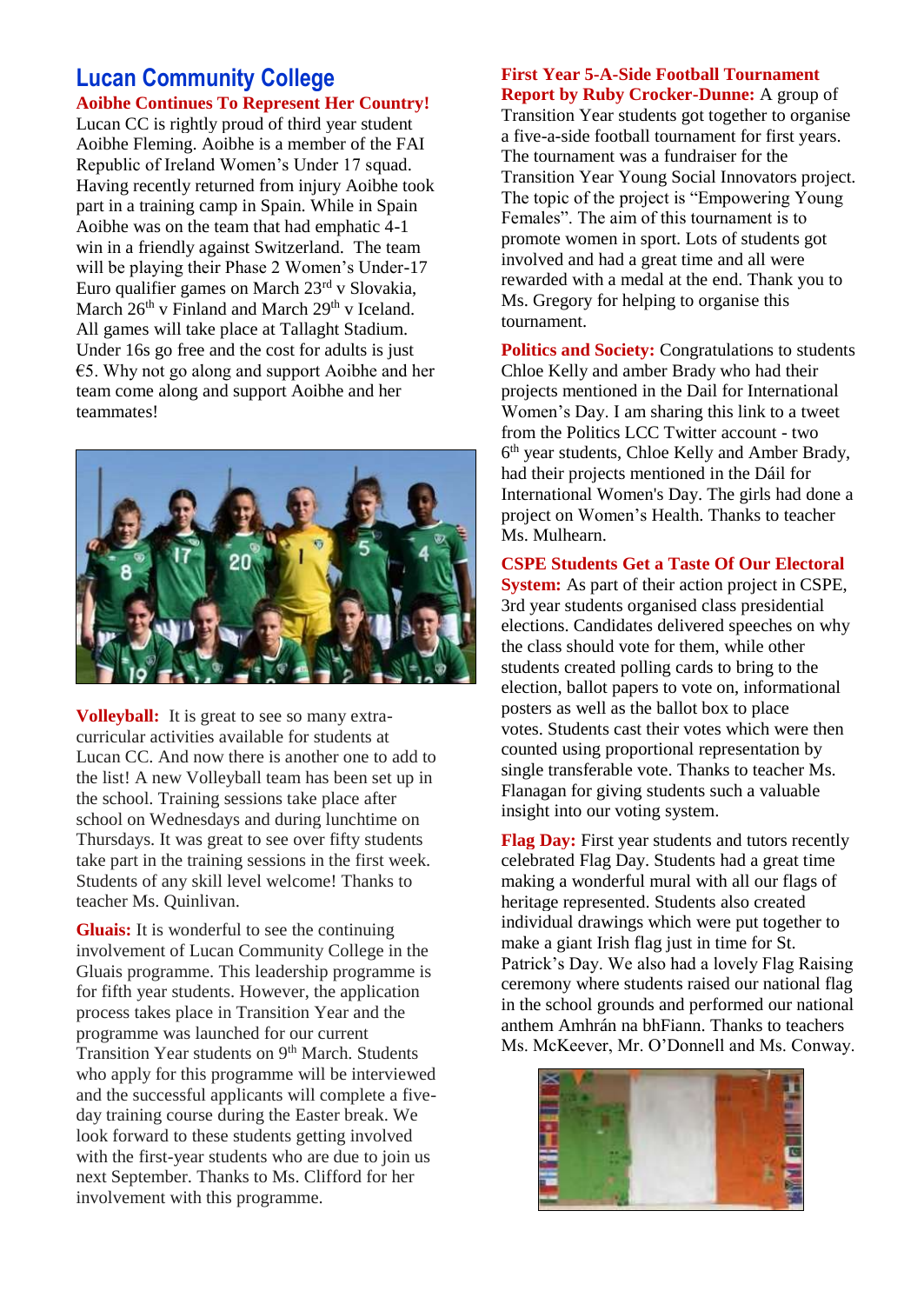### **Emer Higgins - TD**

78 The Orchard, Lucan. [01 401 3416.](tel:014013416) **[Emer.higgins@oireachtas.ie](mailto:Emer.higgins@oireachtas.ie)**

**St Patricks Day:** Congratulations to Barbara Cummins, Mary Meehan and Caroline and Denise Brady, and to all the participants in this year's St Patrick's Day parade. It was a fantastic day with huge turnout – even the sun shone for us. Peter would have been very proud.

**Daffodil Day March 25th:** Cancer takes so much from so many families. Daffodil Day is a chance to come together to reflect and raise much needed funds. Well done to Lucan's Donna Marie Cullen for taking a leading role in the national Irish Cancer Society Daffodil Day Campaign.

#### **Adamstown Community Badminton Club:**

It was my pleasure to meet with the ladies from Adamstown Badminton club recently and to help launch their new branding.

### **Cllr. Derren Ó Brádaigh – Sinn Féin**

Mobile: 087-2136345 Email: [dobradaigh@cllrs.sdublincoco.ie](mailto:dobradaigh@cllrs.sdublincoco.ie) F/B: <https://m.facebook.com/CllrDerrenOBradaigh/> Twitter: @DerrenBrady1 Web: [www.sinnfeindublinmidwest.com](http://www.sinnfeindublinmidwest.com/)

**Road Safety** - **Earlsfort:** In January, I submitted a number of issues in relation to road traffic management highlighted with me by residents of Earlsfort. One item that was raised was ambiguity regarding right of way and the need for repainting of road markings at junctions. I'm happy to report that the Traffic Management Meeting (TMM) gave commitment to me at this week's meeting to schedule these works to their road crews in the period ahead. R136 Road. With the continued increase and planned construction of housing, infrastructure and forecast population growth, the permitted 12.5t weight restriction on the R136 (Road from Woodies passing the very busy pedestrian junctions at Castle Rd/Pennyhill, Griffeen, Adamstown and Kishogue is a cause of some concern, also considering the massive huge number of school children along this location. I am therefore going to call for a review of this now.

#### **Gino Kenny TD – People Before Profit**

Phone: 085-7211574. Email[: ginokenny@oir.ie](mailto:ginokenny@oir.ie) **South Dublin Councillors Vote to Ban New Data Centres until 2028:** A number of weeks ago South Dublin County Councillors voted to ban any new data centres for the duration of the new County Development Plan 2022-2028. The amendment to the draft plan was proposed by People Before Profit Councillor Madeleine

Johansson. South Dublin County has become a hub of data centre activity in the last few years with the most recent planning application being approved in February 2022. Companies with data centres based in South Dublin include Amazon, Microsoft and other multinationals. Most of them are located in the Grange Castle and City West industrial areas, but there are also two located in the Cookstown area of Tallaght. It is estimated that 10% of Ireland's electricity use is currently consumed by data centres and this is expected to increase to 25-30% by 2030.

### **Liona O'Toole – Independent**

*P* 

*O* 

*L* 

*I* 

*T* 

*I* 

*C* 

*L* 

*S* 

087-2795274**. [lotoole@cllrs.sdublincoco.ie](mailto:lotoole@cllrs.sdublincoco.ie) [www.lotoole.com](http://www.lotoole.com/)**

**New additional exit/entrance onto Adamstown link road:** My motion requesting the council planners to examine the possibility of introducing a new exit/entrance onto the Adamstown Link road to alleviate traffic congestion that currently exists on the Griffeen avenue was raised at this weeks area committee meeting, any additional measures to reduce traffic should be considered. N4 Incident: I raised the matter of the recent accident on the N4 which resulted in the Lucan area coming to a standstill. The need to examine emergency diversion signs/plan that's currently in place for the M50 should be considered for our national roads. It was agreed that relief roads are necessary to alleviate traffic on this side of the county, something which I've been campaigning for since elected. Management also agreed to my request to provide me with the final report on the incident on N4 once completed. *A N* 

**Cllr Shane Moynihan - Fianna Fáil**  Email: [smoynihan@cllrs.sdublincoco.ie](mailto:smoynihan@cllrs.sdublincoco.ie) Ph: 087 7840898 Twitter: @shanemoynihan [facebook.com/cllrshanemoynihan](http://facebook.com/cllrshanemoynihan) Instagram: cllrshanemoynihan **DEIS status for Divine Mercy National Schools:** I was delighted to get confirmation recently from Minister for Education Norma Foley, that DEIS status has been restored for [Divine](https://www.facebook.com/dmbalgaddysns?__cft__%5b0%5d=AZWtxQlDAhy83jiPCw5YkqeRlWCSFSdrDCjZPXseeBjJgQ1up6vbCjIZ33IvMzQGb7QDzSpqduaLrW1WyusKTLW5pp0awdOy1pH_7CajE7CJ9p7ByIo18uHaiQqK322WE2jkcZ-JzMslni5FpGMTUoWw&__tn__=-%5dK-R) Mercy JNS & Divine Mercy SNS, [Balgaddy.](https://www.facebook.com/dmbalgaddysns?__cft__%5b0%5d=AZWtxQlDAhy83jiPCw5YkqeRlWCSFSdrDCjZPXseeBjJgQ1up6vbCjIZ33IvMzQGb7QDzSpqduaLrW1WyusKTLW5pp0awdOy1pH_7CajE7CJ9p7ByIo18uHaiQqK322WE2jkcZ-JzMslni5FpGMTUoWw&__tn__=-%5dK-R) I'm a proud past pupil and happy to see this necessary additional support. This is long overdue and something I have directly raised with the Minister since being elected. **Griffeen Avenue:** Since being elected, I've been raising the state of the footpaths and cycle track from the R136 to the Divine Mercy schools and Lucan CNS. I'm encouraged by a response I received from the Council that they will proceed *O T E* 

with repairs in this area as part of this year's

repair programme.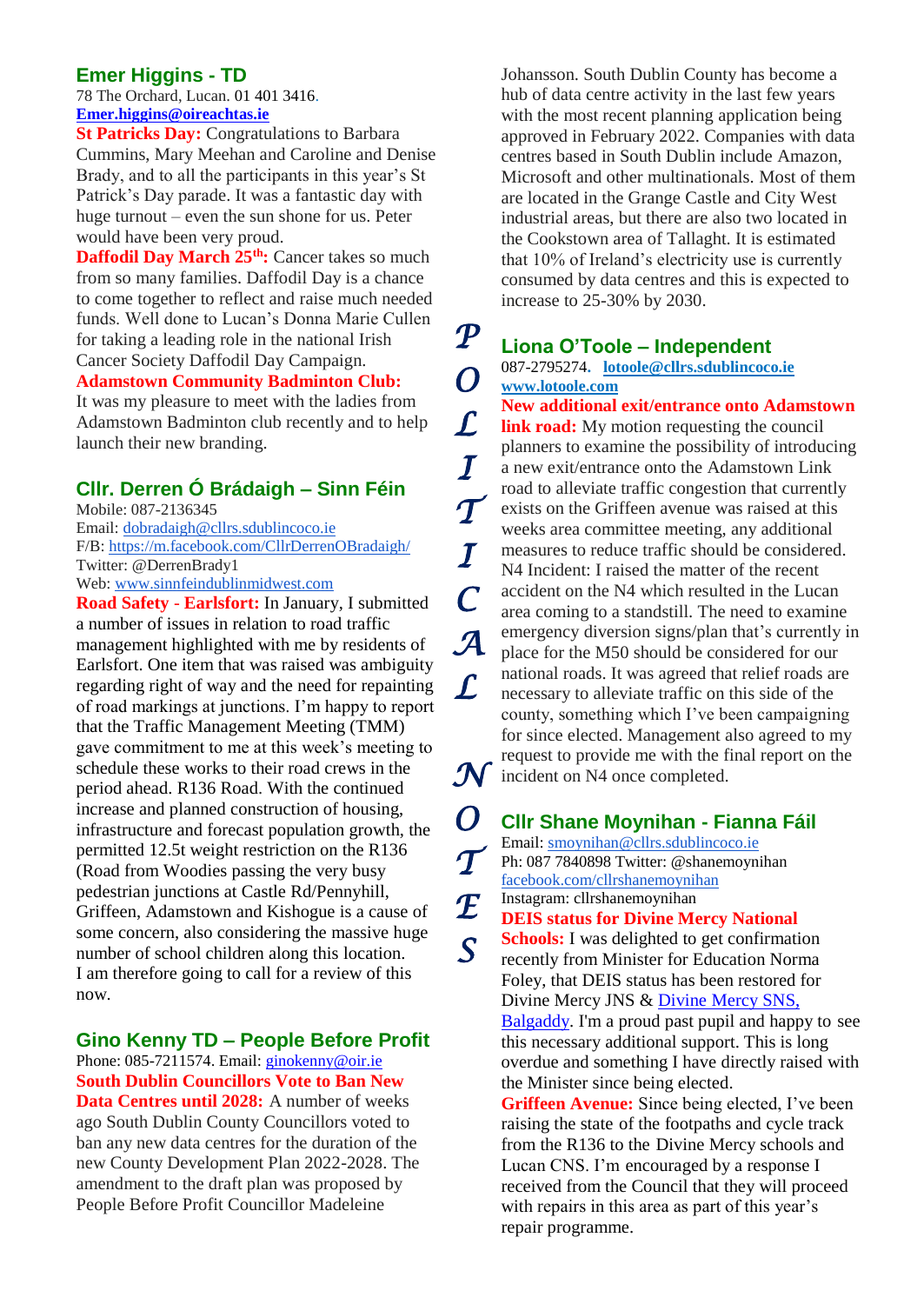

#### **Social News**

Our Annual Dinner dance is back, so gents polish those shoes and ladies treat yourself to a new Guna. We hope everyone can support this important fundraiser our first big event this year.



*Tickets from:* Mary Flannery 087 7469143; Alice White 086 0805055; Josephine Donohue 087 9447262; Kathleen Roche 087 9639439; Mary Reynolds 087 2640121.

#### **AFL1 v Ballyboden St. Endas:**

A great start to the St Patricks festival when Lucan secured their third win of the league campaign. Some lovely flowing football was played at times by Lucan who also managed to keep Boden away from goal in the later part of the game. Final Score 3-10 to 0-13.

#### **Juvenile Section / Coiste na nÓg:**

Loads of activity this week with across the codes with Camogie, Hurling, Ladies Football and Football. Please submit all you matchday photos and reports to your pro.

Thanks to all the teams who supported the Parade, there was a great turnout by our teams and members. Lucan Sarsfields won the Peter Brady Perpetual trophy for best entry, loads of fun on the day as seen from the U11 Girls.



#### **This Easter the club will be running camps for all ages!**

U13-U16 Hurling & Camogie Skills camp which will take place from 11th-13th April. This is hosted by our own Dublin Senior Hurler Chris Crummey and promises to be a week with lots of skill development, fun and maybe a special guest or two from our other intercounty players. To book (places going fast), please go to [Club/Society Registrations -](https://member.clubforce.com/memberships_cart_m.asp?LL_ID=480&intMF_ID=10093#Anchor) Lucan Sarsfield's [GAA Club Events \(clubforce.com\)](https://member.clubforce.com/memberships_cart_m.asp?LL_ID=480&intMF_ID=10093#Anchor)

The following week sees the return of our Easter camp for younger players, those aged 6 to those on the u12 teams. This is a mixed camp where girls and boys will do camogie/hurling and football/ladies football during the week, improve their skills, have fun and make new friends. The camp runs from 19th-22nd April and spaces can be booked here.

[Club/Society Registrations -](https://member.clubforce.com/memberships_cart_m.asp?LL_ID=480&intMF_ID=10087#Anchor) Lucan Sarsfields [GAA Club Events \(clubforce.com\)](https://member.clubforce.com/memberships_cart_m.asp?LL_ID=480&intMF_ID=10087#Anchor)

#### **Club Lotto**

Last week's Lotto Prize of  $E$ 8,600 was not won. The Numbers were **1, 7, 10, 13.**

**Lucky Dip prizes** go to Gillian Ryan, Jim Mulqueen, Columbo Elliot, Sinead O'Neill and Gerry McAndrew.

Next week's Lotto will be for a jackpot of  $\epsilon$ 9,000. The draw is sponsored by Diamond and Gem Jewellers and will be led by Shay Hurson.

*Tá €9,000 sa phota óir don tseachtain seo chugainn agus is é urraitheoir na seachtaine: Diamond and Gem Jewellers*

*Beidh sé beo ón Na Sárséalaigh Leamhcáin, an leathanach Facebook.*

*Déan cinnte go bhfuil d'iontráil curtha isteach agaibh roimh 6 i.n. oíche an chrannchuir, chun í a chur san áireamh sa chrannchur na seachtaine sin.*

The draw will be held on Thursday 14<sup>th</sup> March, at 9pm and is streamed from Lucan Sarsfields Clubhouse, on our Facebook page.

Make sure your entry is submitted before 6pm on the evening of the draw to be included in that week's draw.

*Is féidir libh ticéadaí a cheannacht ar líne leis an nasc seo:*

Tickets can be purchased online at the following link:

<http://bit.ly/LucanSarsfieldsClubLotto,>

*Go raibh míle maith agaibh as ucht tacú le Na Sárséalaigh Leamhcáin*

Thank You for supporting **Lucan Sarsfields GAA Club.**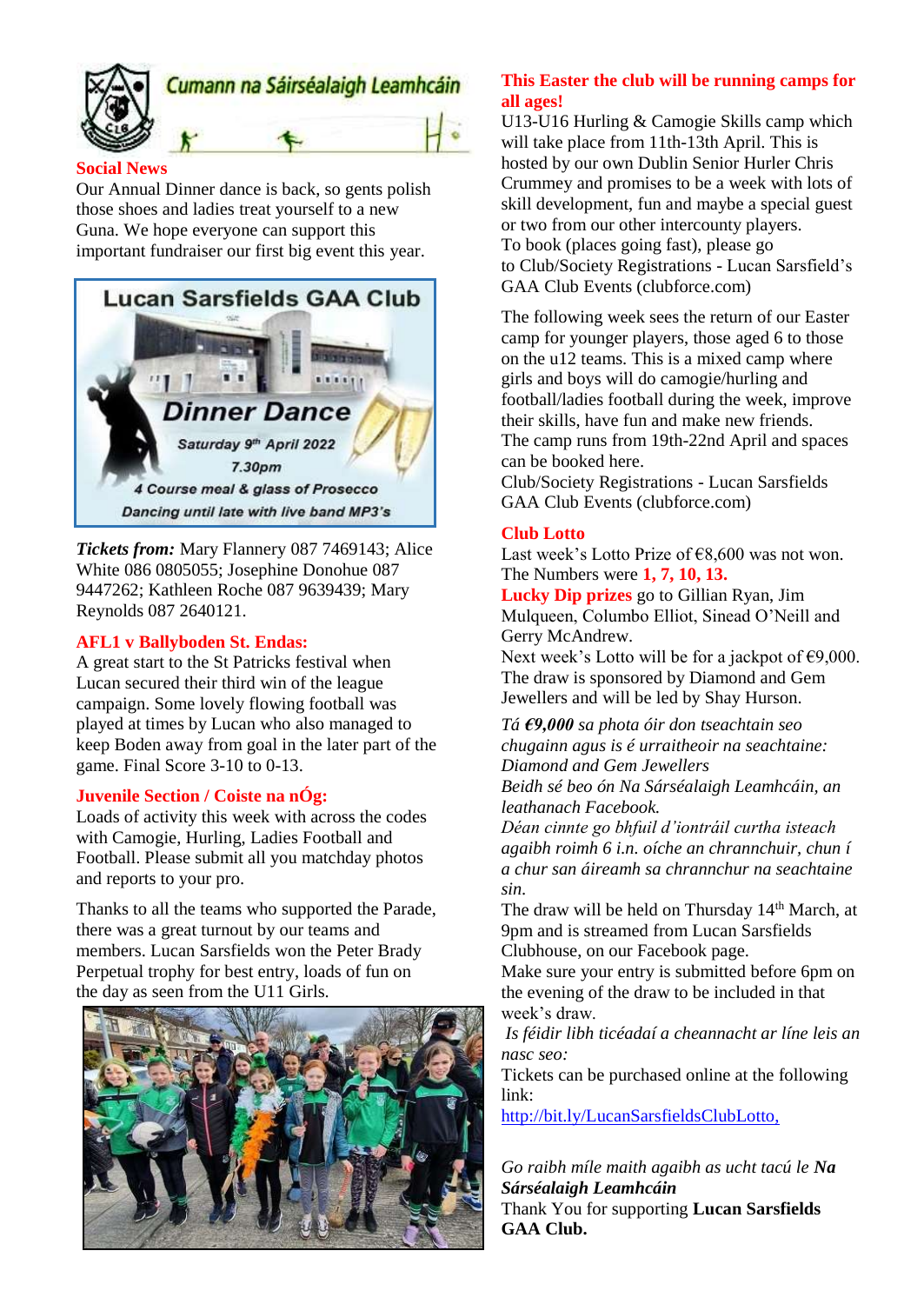

### **LUCAN HARRIERS A.C.**



It was great to back in Athlone this weekend for the National Indoors after a 3 year hiatus due to Covid. This was undoubtedly Lucan Harriers most successful nationals ever with a big representation from the club bringing home 10 medals in total.

It was great to see so many stepping up to the National Indoor stage for the first time with many right in the mix and competing really so well – Avgustin Victor (U13 shot), Grace Byrne (U16 shot), Oisin Mulally (U17 400m), Ella McGrath (U14 60 and Shot), Nathan Dooley (U14 Shot), Conor Abbott (U13 60m Hurdles), Max Campbell (U14 LJ), Conal Fitzgerald (U12 600m), Charlie Bermingham (U12 HJ) and Cillian Murphy (U17 boys 800m) – with many PBs.

Well done also to some of our more seasoned campaigners who didn't pick up medals on this occasion but competed so well and did our club and themselves proud. Undoubtedly many will be national medallists in the future – Milly Hughes ran really well in the U18 girls 400m and 800m running a fantastic 63.53 pb in the 400m. Aisling Fitzpatrick had a fantastically brave run in the U17 girls 800m final, making a huge move with 400m to go but it just wasn't quite enough on this occasion and she finished 5th. Ferdia McDonagh had 2 big PBs in the U15 boys 800m running an excellent final and finishing 5th in 2.12.

On the medal front there was a consistent stream of medals all weekend with Athletics Ireland officials commenting on how well Lucan Harriers were doing. Kate O'Connell continued her rich vein of form winning the U19 400m on Saturday with an assured performance clocking 56.43. She backed this up on Sunday with silver in the 200m running a PB of 24.74.

Saoirse Fitzgerald was pipped for gold on Saturday morning in the U16 1500m finishing second by .02 of a second in what was a fantastic race.

On Sunday Saoirse unleashed a devastating kick off a tactical first 600m to win the 800m in some style.

Eve Noctor stepped up to the podium for the first time at national level winning bronze in the U18 400m just missing silver by 4 thousandths of a second! Eve came from the 'depths of hell' to get up for bronze and had there been another 10 metres it could have been gold. Eve followed this up with a blistering last 200m to win silver in the 800m in 2.14.

Maggie Jez was another to win her first ever National track medal. Maggie ran a brilliant U17 1500m winning silver in 4.54 in a competitive race and I'm sure there's more to come. Benjamin Caullier who has been going from strength to strength over the last 6 months really showed his class in 1500m and in another close finish was pipped for gold by .02 of second winning silver and running 4.14 in a very tactical race.

Rachel Jez competing at her first national indoors ran a tactically astute race in the U14 girls 800m and battled all the way up the home straight to win a fantastic bronze.

Davis Quinn won the clubs first ever walks medal doing very well to win bronze in the U15 1k walk.

On Monday evening more great news, came through. After her fabulous performances over the weekend, Eve Noctor has been invited to join the Irish U20 4x400m squad preparing for the World U20 Championships in August. This is an amazing opportunity for Eve as she joins Kate O Connell who is already an established member of the squad. Congrats Eve!

A huge well done to everyone on your success over the weekend and wishing you plenty more future success





*L-R: Saoirse Fitzgerald, Eve Noctor, Kate O'Connell, Benjamin Caullier.*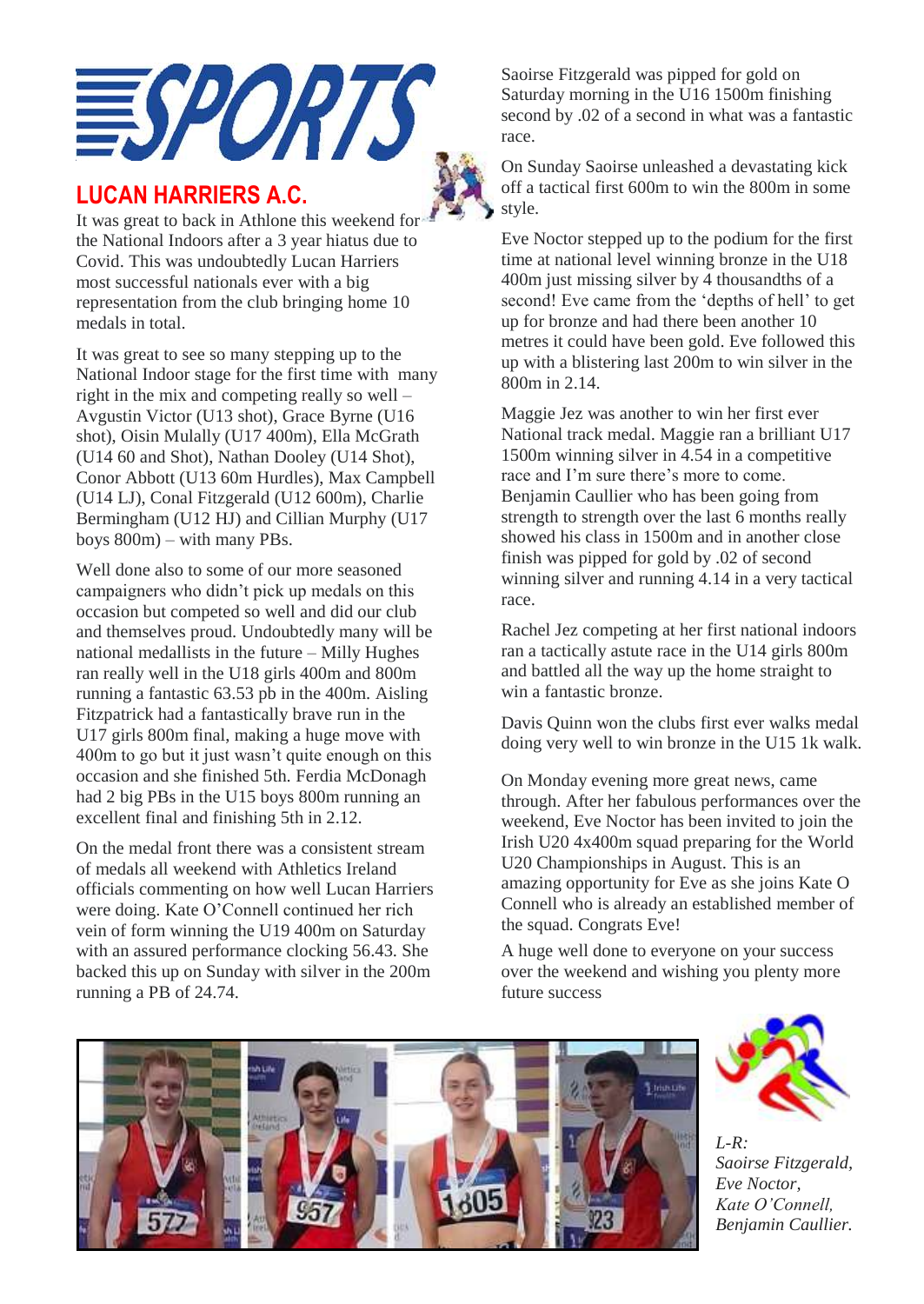## **LUCAN PITCH & PUTT CLUB**

#### **Captains' Drive In**

The weather for our Captains' Drive In was great and helped in no small way to making the weekend such a success. The morning commenced with our Chairperson Jimmy Thompson welcoming everyone and wishing everybody



the best of luck for the year ahead. Our Captain Gerry Ward, Lady Captain Adrienne Kelly and President Michael Purcell also wished all our members a very good year ahead and each said they were looking forward to the season commencing.

On the day itself our Lady Captain Adrienne Kelly won her grade and our Captain Gerry Ward had success with the 'horses' and not to be outdone our President Michael Purcell had a 'birdie' on the first hole.

Thank you to Regal Fare for their very kind and continuous sponsorship of this competition.

*Our Captain Gerry Ward, Lady Captain Adrienne Kelly and President Michael Purcell*.

### **Captains' Drive In - Results 36 Hole Stableford (Nett).**

**Sponsored by Regal Fare. 17-20th March 2022.** Gents Overall Winner – Christian O'Reilly 101 Pts

Ladies Overall Winner – Tracey Smith 91 Pts Gents Class 1 Winner – Johnny Price – 89 Pts (Back 9s)

Gents Class 2 Winner – Noel Ryan 94 Pts Gents Class 3 Winner – Simon Heffernan 92 Pts Ladies Class 1 Winner – Adrienne Kelly 88 Pts Ladies Class 2 Winner – Dora Keane 90 Pts.

#### **Membership Fees**

Membership Fees are now due and can be paid on line or at clubhouse on a Tuesday morning or contact the Club Register – Martin Walsh.

#### **New Members Welcome – Adults and Juveniles**

Our Club is now open for membership. If you would like to join our Club please contact the Secretary in writing and we will be in touch with the relevant details by return. You can join as a family or individual or indeed you are more than welcome to call into the Club House and ask for any committee member who will be only too willing to discuss your enquiry - best time to call is at the weekend or contact us at [info@lucanpitchandputt.com](mailto:info@lucanpitchandputt.com)

#### **Sponsorship**

Members please note that our PRO – Andy Fitzgerald is seeking sponsorship of our tee boxes for the coming year. Please see Andy if you wish to sponsor a tee box.



### **ESKER CELTIC F.C.**

#### **Note to any Ukrainian families moving to Lucan**

Our doors at Esker Celtic FC are open to you as a community-based football club.

We invite anyone coming from Ukraine that's interested to join our club, training sessions and Academy across all our teams.

Also we welcome any donations of sports gear from our members and the wider community to families and children from Ukraine staying in the Lucan area.



#EskerCeltic #Ukraine#Peace#NotWar #OurClub#Your Club#ClubisComunity